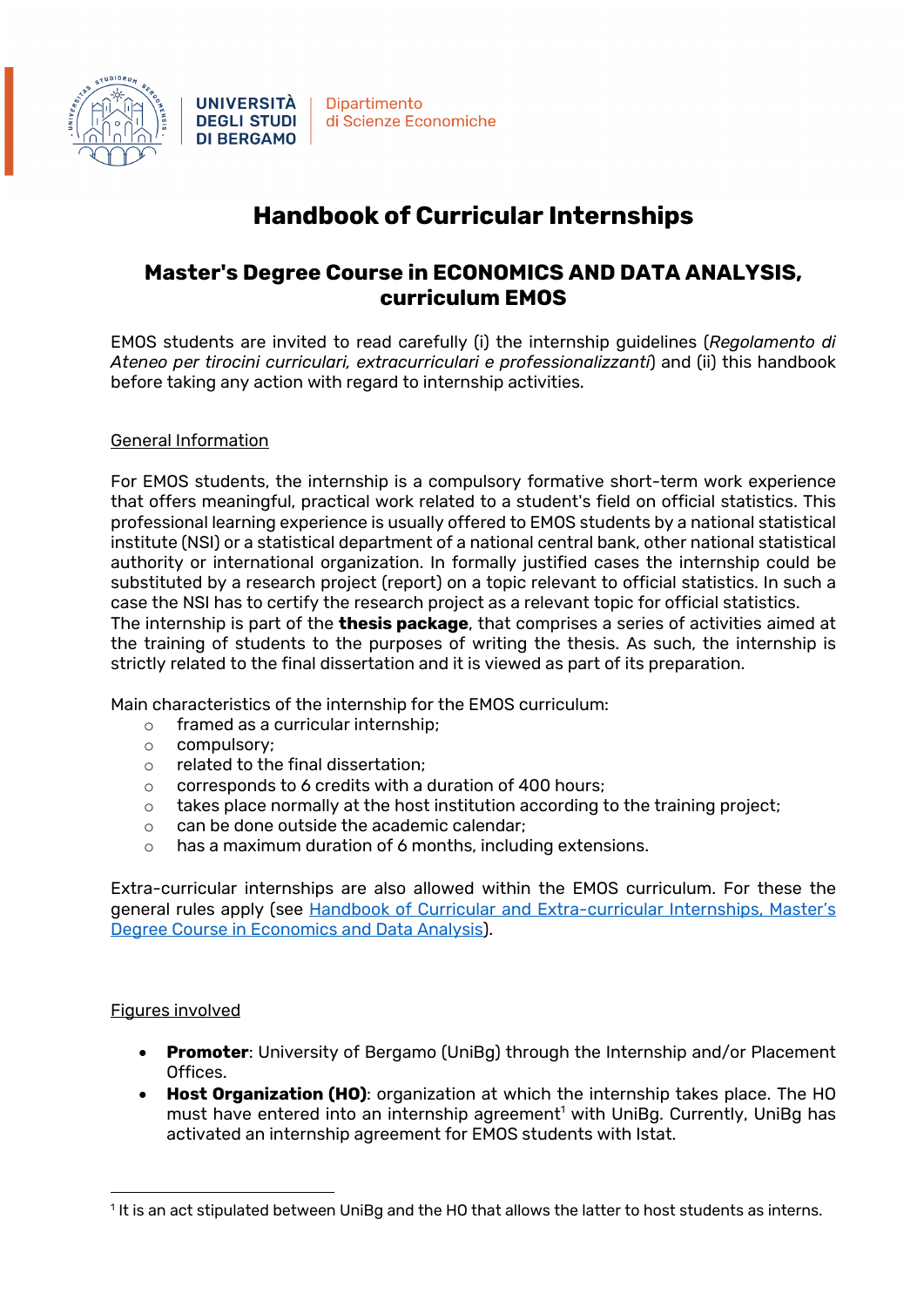

**Dipartimento** di Scienze Economiche

- **Supervisor (SV)** UniBg professor who provides support to the student with the selection of the internship and the University Tutor / Thesis Supervisor.
- **University Tutor (UT) / Thesis Supervisor (TS)**: These two figures do coincide and should be qualified / have experience on the topic of the internship. This is the UniBg professor/tutor selected by the student, eventually on the indication by the SV. The UT's tasks are as follows:
	- o prior approval of the Individual Training Project (ITP) on ESSE3;
	- o validation of the internship through the approval of its final documentation (i.e., internship book);
	- o support the student during the course of the internship;
	- o check the fulfillment of the internship's obligations and ascertain the activity carried out and the skills acquired;
	- o supports the student in the writing of the final report.
- **Company tutor (CT)**: person assigned by the HO to guide, support and assist the internship with achieving the internship goals. The CT is responsible for the definition and implementation of the ITP and keeps updated the internship records.

#### Activating, carrying out, and closing the internship activity

### **Phase 1 - Definition and activation of the internship**

In order to activate an internship, the steps are as follows:

1) The student **selects** the internship through:

- a) Istat website (https://www.istat.it/it/amministrazione-trasparente/bandi-diconcorso/tirocini-formativi-curriculari ), where Istat publishes the internships' proposals towards the month of September every year. The SV is responsible for the coordination with Istat's Area Tirocini to inform students when the call comes out, discuss the possible choices with students, and provide support in the selection process.
- b) Some possibilities for cross-border internships are being set up and will be advertised as soon as ready. Following the launch of the internship offers, specific indications will be provided to students by the SV.

2) Once the selected internship has been assigned to the student by Istat's Area Tirocini, the student, with the CT, **defines** the Individual Training Project (ITP) based on the internship proposal assigned.

3) The HO enters the internship on ESSE3 (http://sportello.unibg.it/esse3/Home.do), providing the Student ID number and all the details concerning the ITP.

4) The student **accesses** ESSE3, **checks** the information and content of the ITP entered by the HO, **enters** the name of the UT, and **confirms** the ITP.

5) The student **awaits** the official prior approval from the UT and subsequent activation by the Internship office (this usually happens within one week of the UT's approval).

#### **Phase 2 - During the internship**

1) The student periodically meets the CT to evaluate the progress of the internship and fill out the internship book. At the same time, the student updates his/her UT.

# **Phase 3 - End of the internship**

1) The student meets the CT and the UT for a final comment on the internship and for the formalization of the final documentation (internship book). The UT is responsible for the final validation of the internship book.